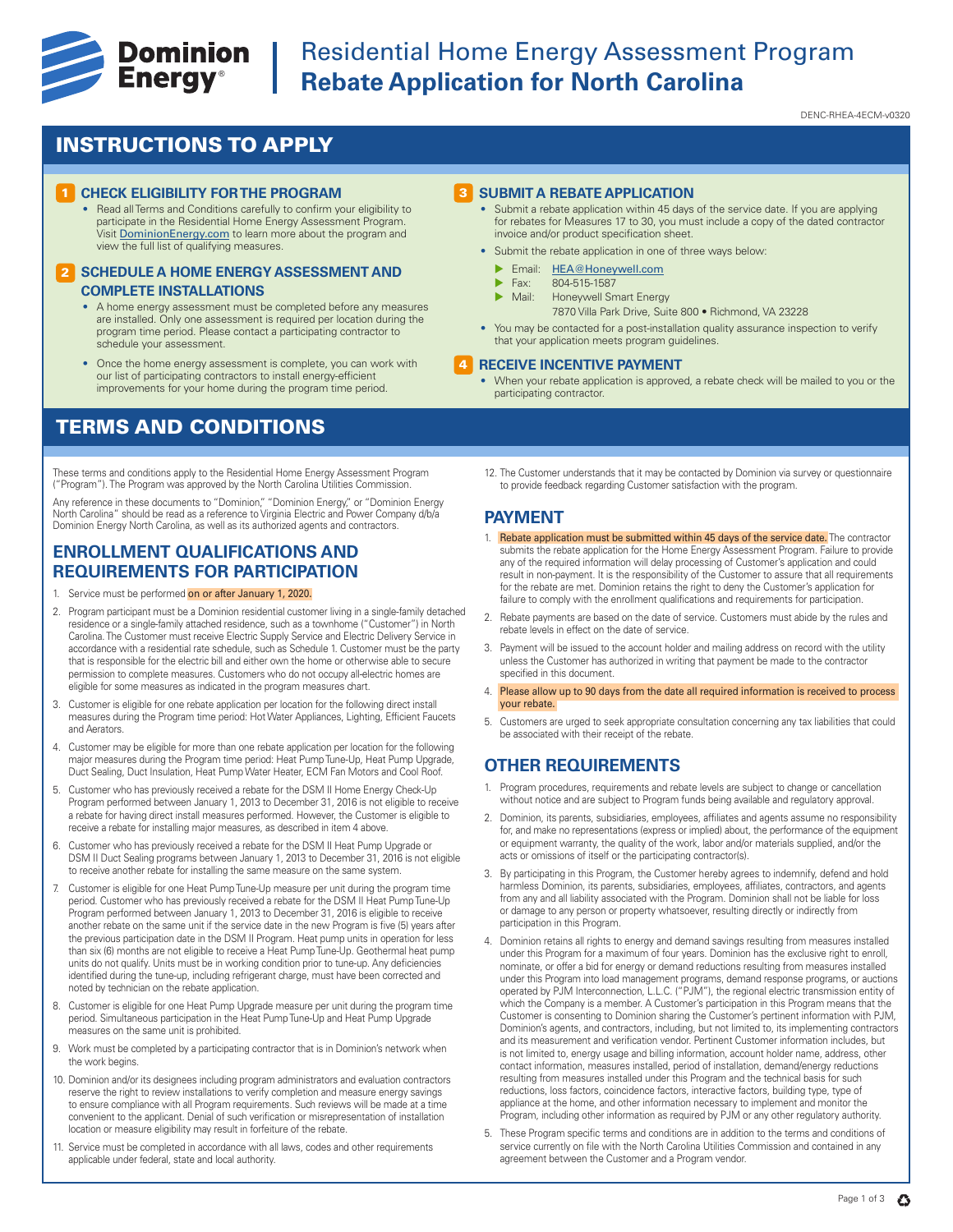

DENC-RHEA-4ECM-v0320

# Residential Home Energy Assessment Program APPLICATION FOR NORTH CAROLINA **Complete the checklist below and submit all required documents. Rebate cannot be processed with any missing information or blank fields. APPLICATION CHECKLIST** APPLICATION CHECKLIST Who is submitting this rebate application?  $\Box$  Customer  $\Box$  Contractor **I** We Alternal Mann Wave READ THE INSTRUCTIONS AND TERMS AND CONDITIONS ON PAGE 1. Completed home energy assessment. Completed entire rebate application.

| $\Box$                                                                                                                                            |                                                                                                                                                                                                                                                                                                       |
|---------------------------------------------------------------------------------------------------------------------------------------------------|-------------------------------------------------------------------------------------------------------------------------------------------------------------------------------------------------------------------------------------------------------------------------------------------------------|
| Attached a copy of the dated invoice from the contractor who performed the work for Measures 17 to 30 only. (Not applicable for Measures 1 to 16) |                                                                                                                                                                                                                                                                                                       |
| Included the Product Specification Sheet for installing each of the following measures. Please select all that apply and specify item             |                                                                                                                                                                                                                                                                                                       |
| numbers from Rebate Chart.                                                                                                                        |                                                                                                                                                                                                                                                                                                       |
| Measure 22 – 26 – HVAC System Upgrade (Submit AHRI Certificate):                                                                                  | Measure 27 - Water Heater                                                                                                                                                                                                                                                                             |
| $\begin{array}{ccc} \n\bullet & \bullet & \bullet & \bullet & \bullet & \bullet \end{array}$                                                      | $\begin{array}{ccc} \n\begin{array}{ccc} \n\end{array} & \n\begin{array}{ccc} \n\end{array} & \n\begin{array}{ccc} \n\end{array} & \n\begin{array}{ccc} \n\end{array} & \n\begin{array}{ccc} \n\end{array} & \n\begin{array}{ccc} \n\end{array} & \n\begin{array}{ccc} \n\end{array} & \n\end{array}$ |

Measure 28 – 29 – ECM Fan Motor: \_\_\_\_\_\_\_\_\_\_ Measure 30 – Cool Roof

1 Email: HEA@Honeywell.com

4 **Submit in one of three ways:**

**Fax:** 804-515-1587 2

**Mail:** Honeywell Smart Energy, 7870 Villa Park Drive, Suite 800, Richmond, VA 23228 3

|                         | Name on Dominion Energy Account:                                                                                                                                                                                                                                                                                                                                                                                 |                                                                                      |                            |  | <b>Dominion Energy Account Number:</b> |                                                                                                                  |        |  |  |  |           |  |  |             |
|-------------------------|------------------------------------------------------------------------------------------------------------------------------------------------------------------------------------------------------------------------------------------------------------------------------------------------------------------------------------------------------------------------------------------------------------------|--------------------------------------------------------------------------------------|----------------------------|--|----------------------------------------|------------------------------------------------------------------------------------------------------------------|--------|--|--|--|-----------|--|--|-------------|
|                         | Service Address:                                                                                                                                                                                                                                                                                                                                                                                                 |                                                                                      |                            |  |                                        |                                                                                                                  |        |  |  |  |           |  |  |             |
|                         | City:                                                                                                                                                                                                                                                                                                                                                                                                            | State:                                                                               | Zip Code:                  |  |                                        |                                                                                                                  |        |  |  |  |           |  |  |             |
|                         | Key Contact Name:                                                                                                                                                                                                                                                                                                                                                                                                |                                                                                      |                            |  |                                        | <b>REBATE PAYMENT METHOD</b>                                                                                     |        |  |  |  |           |  |  |             |
| <b>CUSTOMER DETAILS</b> | Email Address:                                                                                                                                                                                                                                                                                                                                                                                                   |                                                                                      |                            |  |                                        | I _______ (Your Initials) understand that my rebate<br>incentive in the amount of \$ ________ will be paid       |        |  |  |  |           |  |  |             |
|                         | Home Phone:                                                                                                                                                                                                                                                                                                                                                                                                      | Work Phone:                                                                          |                            |  |                                        | directly to the contractor specified in this document<br>and recognize that I have received the equivalent value |        |  |  |  |           |  |  |             |
|                         | lease this property.<br>own                                                                                                                                                                                                                                                                                                                                                                                      | Do you have authority to approve work<br>on the property?<br>$\Box$ Yes<br><b>No</b> |                            |  |                                        | of this amount through services provided, unless I<br>check here $\Box$ to have the rebate check sent to me.     |        |  |  |  |           |  |  |             |
|                         | The following question is optional:<br>Did the rebate incentive offered by Dominion Energy have any influence in your decision<br>$\Box$ Yes<br>to have the work performed?<br>$\vert$ $\vert$ No                                                                                                                                                                                                                |                                                                                      |                            |  |                                        | Building Type (Check one): Single-Family Detached<br>Single-Family Attached                                      |        |  |  |  |           |  |  |             |
|                         | By signing this application, I agree to the above terms and conditions. I authorize Dominion Energy North Carolina to release pertinent electrical usage information<br>through Honeywell Smart Energy as their implementation contractor to the participating contractor listed below. I certify that I am the Dominion Energy North Carolina<br>customer and owner or lessee of the residence described above. |                                                                                      |                            |  |                                        |                                                                                                                  |        |  |  |  |           |  |  |             |
|                         | <b>Customer Name (please print)</b>                                                                                                                                                                                                                                                                                                                                                                              |                                                                                      |                            |  |                                        | <b>Customer Signature</b><br>Date                                                                                |        |  |  |  |           |  |  |             |
|                         | Company Name:<br>Technician Name:<br><b>Company Street Address</b>                                                                                                                                                                                                                                                                                                                                               |                                                                                      |                            |  |                                        |                                                                                                                  |        |  |  |  |           |  |  |             |
|                         |                                                                                                                                                                                                                                                                                                                                                                                                                  |                                                                                      |                            |  |                                        | Service Date:                                                                                                    |        |  |  |  |           |  |  |             |
|                         | City:                                                                                                                                                                                                                                                                                                                                                                                                            |                                                                                      |                            |  |                                        |                                                                                                                  | State: |  |  |  | Zip Code: |  |  |             |
| CONTRACTOR DETAILS      | Company Phone:<br>Email Address:                                                                                                                                                                                                                                                                                                                                                                                 |                                                                                      |                            |  |                                        |                                                                                                                  |        |  |  |  |           |  |  |             |
|                         | <b>Technician Signature</b>                                                                                                                                                                                                                                                                                                                                                                                      |                                                                                      | <b>Date</b>                |  |                                        |                                                                                                                  |        |  |  |  |           |  |  |             |
|                         |                                                                                                                                                                                                                                                                                                                                                                                                                  | <b>DominionEnergy.com</b>                                                            | <b>@ HEA@Honeywell.com</b> |  |                                        | 1-888-366-8280                                                                                                   |        |  |  |  |           |  |  | Page 2 of 3 |